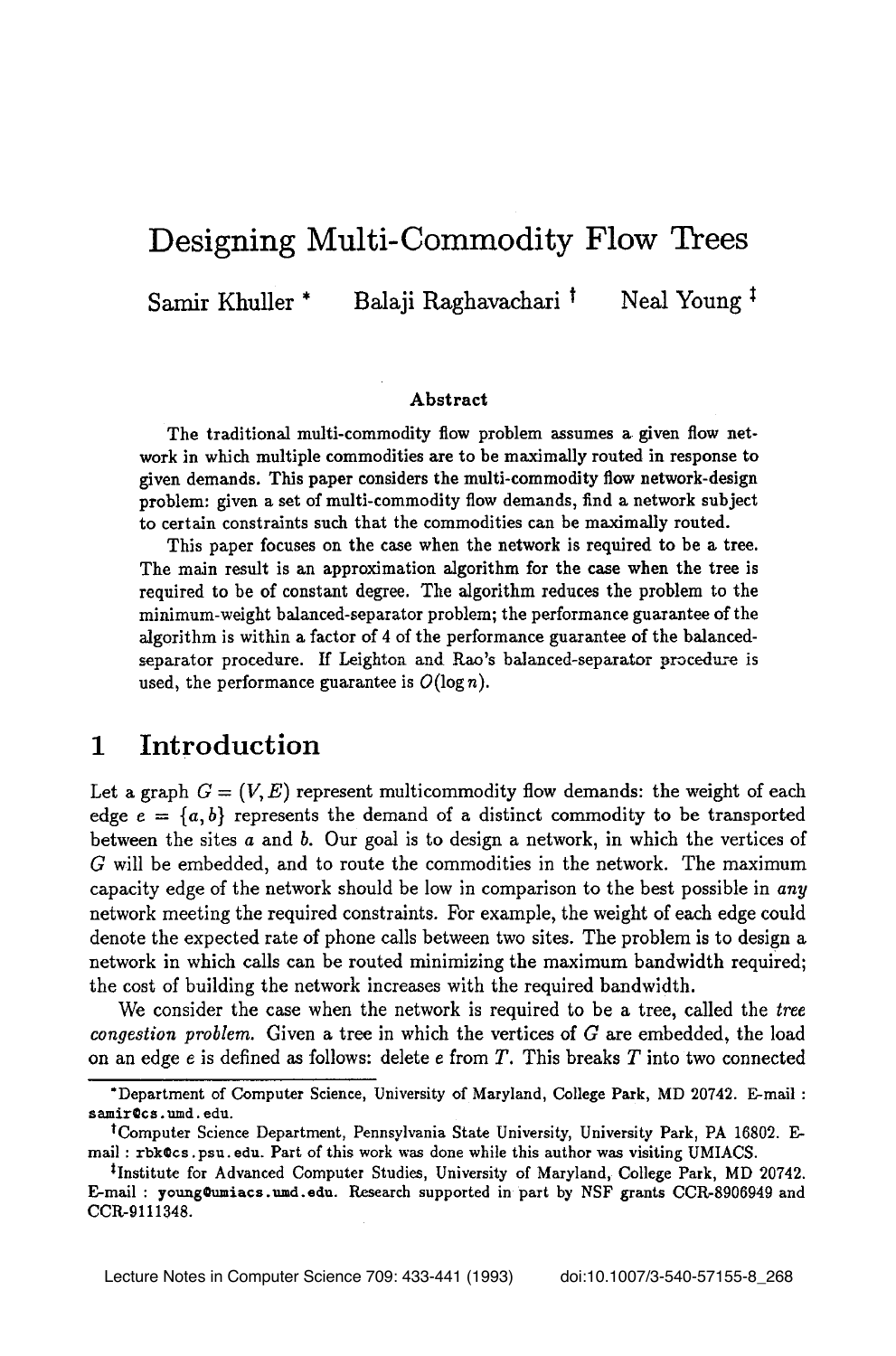components. If  $S$  is the set of vertices from  $G$  in one of the connected components, then *load(e)* is equal to

$$
W(S,\bar{S})=\sum_{(x,y)\in E, x\in S, y\in \bar{S}} w(x,y).
$$

In other words, the demand of each edge  $e = \{a, b\}$  in G, maps to the unique path in  $T$  from  $a$  to  $b$ , and loads each edge on the path. The load of a single edge is the sum of the demands that load this edge.

In this paper we study two different versions of this problem.

#### 1.1 Routing Tree Problem

The following problem was proposed and studied by Seymour and Thomas [ST].

Definition 1 *[ST] A tree T is called a* routing tree *if it satisfies the following conditions:* 

- *9 The leaves of T correspond to vertices of G.*
- *9 Each internal vertex has degree 3.*

*The congestion of T is the maximum load of any edge of T. The congestion of G, denoted by*  $\beta_G$ *, is defined to be the minimum congestion over all routing trees T of G.* 

We would like to find a routing tree  $T$  with minimum congestion (that achieves  $\beta_G$ ).

Seymour and Thomas showed that this problem is NP-hard by showing that graph bisection can be reduced to this problem. They also showed that in the special case when G is planar, the problem can be solved optimally in polynomial time.

We provide a polynomial time approximation algorithm for the congestion problem when G is an arbitrary graph. Our algorithm computes a routing tree  $T$  whose congestion is within an  $O(\log n)$  factor from the optimal congestion (Section 3). The alg6rithm extends to the case when the routing tree is allowed to have vertices of higher degree.

#### 1.2 Congestion Tree Problem

We also study the case when  $T$  is required to be a spanning tree of a given feasibility graph  $G_F$ . We show that the problem is NP-complete (Section 4). In the special case when  $G_F$  is complete, we show that an optimal solution can be computed in polynomial time<sup>1</sup>. We conjecture that using ideas similar to the ones used to solve the routing tree problem, one can design an  $O(\log n)$  approximation scheme for the congestion tree problem.

<sup>&</sup>lt;sup>1</sup>We actually show that if the Gomory-Hu cut tree  $T_{GH}$  of G [GH, Gu] is a subgraph of  $G_F$  then  $T_{GH}$  is an optimal solution.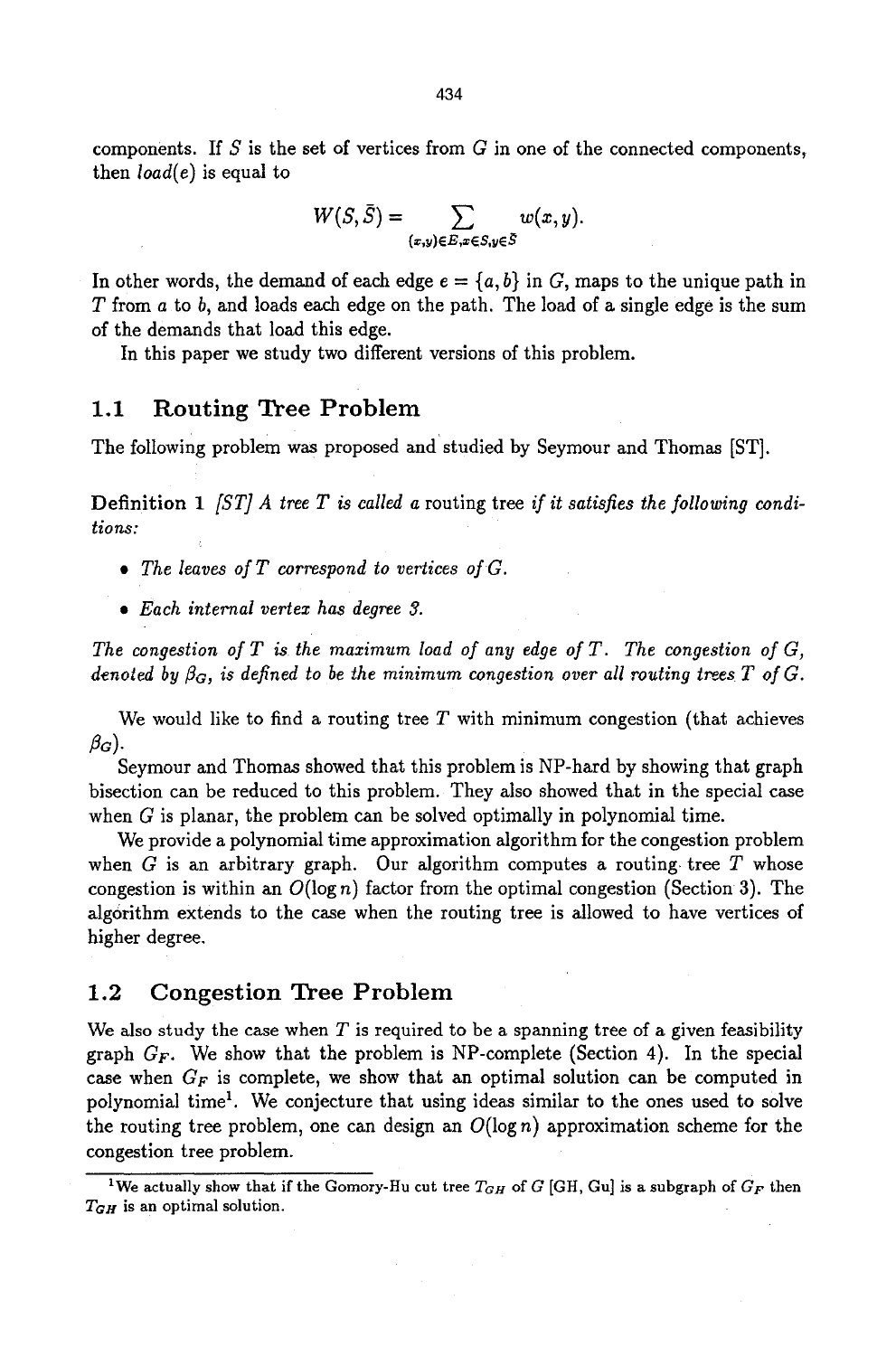### **1.3 Main Ideas**

Our algorithm is a simple divide-and-conquer algorithm that uses the Leighton-Rao [LR] balanced separator algorithm to split the graph. By a naive application of the LR algorithm, one obtains an  $O(\log^2 n)$  approximation factor. Our main contribution is to show that by a subtle application of LR, one can actually obtain an  $O(\log n)$ approximation factor. We suspect that this kind of an application of LR will actually be useful for other problems as well (in improving approximation factors by a factor of  $\log n$ ).

# **2 Preliminaries**

*A cut* in a graph *G* is a set of edges which separate *G* into two pieces *S* and  $\bar{S} = V\setminus S$ . A cut can be represented by the vertex set S. The *weight* of a cut S, denoted by  $W(S, \overline{S})$ , is the sum of the weights of those edges which have one endpoint in S and one endpoint in  $\bar{S}$ . We use  $W(v)$  to refer to the sum of the weights of the edges incident to v. A cut S is *b*-balanced if  $n \cdot b \leq |S| \leq (1 - b) \cdot n$ . The definition is extended to the case when vertices are weighted as follows. Let  $U$  be a non-negative weight function on the vertices and let  $U(S)$  be the sum of the weights of all the vertices in  $S$ . A cut  $S$  is  $b$ -balanced if

$$
b \cdot U(V) \leq U(S) \leq (1 - b) \cdot U(V)
$$

Definition 2 A  $\lambda$ -approximate minimum *b*-bisector *is a b-balanced cut whose weight is at most*  $\lambda$  *times the weight of a minimum-weight*  $\frac{1}{2}$ -balanced cut, for some constant  $b\leq \frac{1}{3}$ .

The following result was proved by Leighton and Rao ([LR], Section 1.4).

Theorem 2.1 ([LR]) *It is possible to compute an O(logn)-approzimate minimum l-bisector in polynomial time.* 

The above theorem can be extended to the case when vertices are given nonnegative weights [Rao, Tar].

Definition 3 *Let T be a tree and let u be a vertex of degree two in T. Let v and w be the neighbors of u. The following operation is said to* short-cut *u in T - delete u from T and add the edge*  $\{v, w\}$ . *Short-cutting T implies the deletion of all vertices of degree two by short-cutting them in arbitrary order.* 

## **3 Routing Tree Problem**

 $W(v)$  corresponds to the total weight between v and other vertices and is called the load of a vertex. Note that the load of any vertex v is a lower bound on  $\beta_G$ , because the edge incident to the leaf corresponding to  $v$  in any routing tree has to handle this load.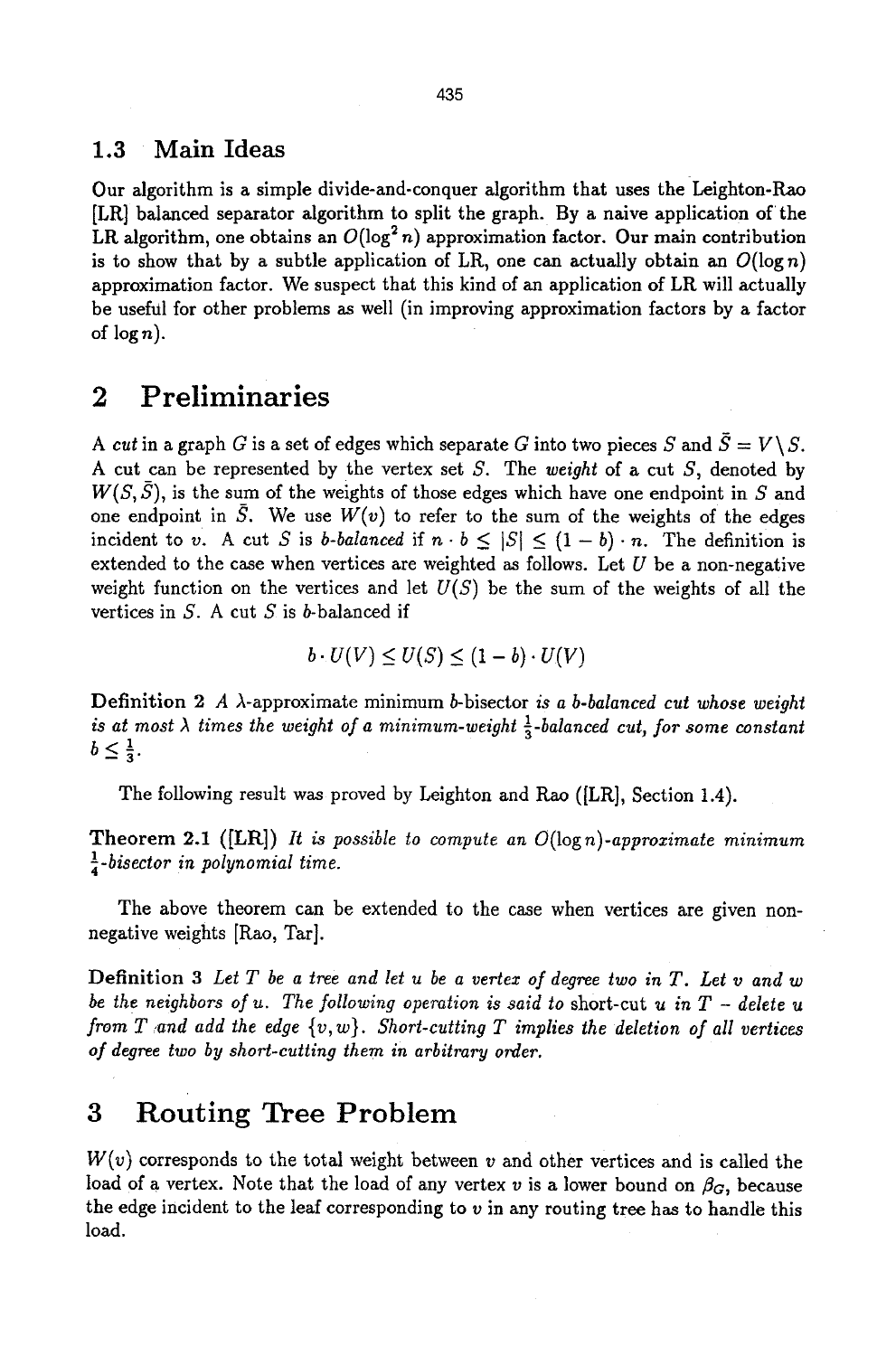Lemma 3.1 *For any vertex v,*  $W(v) \leq \beta_G$ .

Given a procedure to compute a  $\lambda$ -approximate minimum b-bisector, our algorithm finds a routing tree whose congestion is at most  $\lambda/b$  times the optimal congestion.

### 3.1 Lower Bounds

We show two ways of finding lower bounds on the weight of the optimal solution. First, we show that the weight of a minimum-weight balanced separator is a lower bound on  $\beta_G$ . Second, we show that the optimal solution for the problem in a subgraph G' induced by an arbitrary set of vertices  $V' \subset V$  is a lower bound on the optimal solution of G. This implies that an optimal solution to a sub-problem costs no more than any feasible solution to the whole problem.

**Lemma 3.2** Let  $G = (V, E)$  be a graph with non-negative weights on the edges. Suppose we are given a non-negative weight function  $U(v)$  on the vertices. Let the weight *of each vertez be at most one-half of the total weight of all the vertices. Let Q be the weight of a minimum-weight b-balanced separator of G for any*  $b \leq 1/3$ *. Then*  $Q \leq \beta_G$ .

*Proof.* Let T be a routing tree with congestion  $\beta_G$ . Each edge e of T naturally induces a cut in G as follows: delete e from T to obtain subtrees  $T_1$  and  $T_2$ . Let  $S_e$  be the set of yertices in G that are leaves of  $T_1$  (this yields a cut in G). Clearly,  $W(S_e, \overline{S_e})$  is the congestion on edge e and hence  $W(S_e, \overline{S_e}) \leq \beta_G$ . Since T is a tree of degree three, and by the assumption on the weights of vertices, it contains at least one edge  $e'$  which yields a b-balanced separator. Since  $Q$  is the minimum b-balanced separator of G we have  $Q \leq W(S_{e'}, \overline{S_{e'}}) \leq \beta_G$ .

Lemma 3.3 Let  $G = (V, E)$  be a graph. Let H be a subgraph of G. Then  $\beta_H \leq \beta_G$ .

*Proof.* Let T be a routing tree with congestion  $\beta_G$ . We will generate a routing tree  $T_H$  for H from T such that the load of any edge in  $T_H$  is at most the load of some edge in T. We generate the tree  $T_H$  from T as follows. Let  $V_H$  be the vertex set of H. Mark the leaves of  $T$  corresponding to  $V_H$ . Repeatedly delete the unmarked leaves of T until it has no unmarked leaves. Delete all vertices of degree two by short-cutting the tree, thus yielding  $T_H$ . The tree that we generate has  $V_H$  as its leaves and all its internal vertices have degree three. Hence it is a routing tree for  $H$ . Cuts in  $T_H$  can be associated with corresponding cuts in  $T$  and hence the load on any edge in  $T_H$  is at most the load of its corresponding edge in  $T$ .

### 3.2 The Routing Tree Algorithm

Our basic approach is to subdivide the graph into pieces which are smaller by a constant fraction using an approximately minimum bisector. Since computing a minimum-weight balanced separator is also NP-hard, we use approximation algorithms designed by Leighton and Rao [LR] for computing approximately minimumweight balanced separators (or approximate minimum bisectors). The solutions for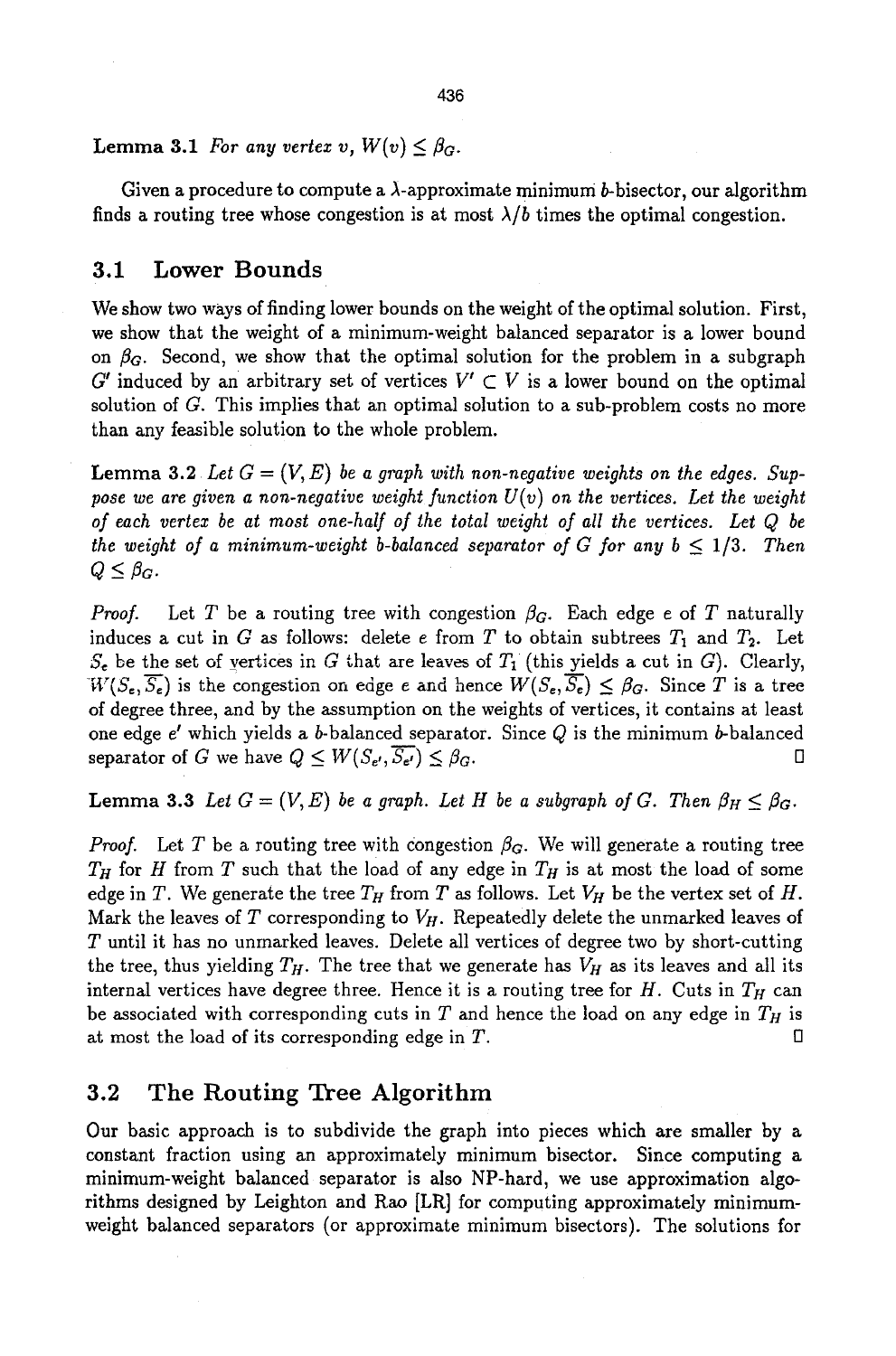the pieces are obtained recursively. All internal vertices of the solution tree have degree three except for the root. The two trees are glued together by creating a new root and making the roots of the pieces as the children of the new root. If implemented naively, this procedure leads to an  $O(\log^2 n)$  factor approximation. Using balancing techniques, we improve the performance ratio to  $O(\log n)$ .

Suppose S, a subset of the vertices representing a subproblem, is split into two pieces  $S_1$  and  $S_2$  using an approximate bisector. When the problem is solved recursively on the two pieces, the main obstacle to obtaining an  $O(\log n)$  approximation is the following. In the worst case, it is possible that most of the load corresponding to  $W(S, \bar{S})$  may fall on  $S_1$  or  $S_2$ . If this happens repeatedly, an edge can be overloaded proportionally to its depth in the tree. *To avoid this, it is necessary to partition the demand from*  $\overline{S}$  *roughly equally among the pieces*  $S_1$  and  $S_2$ . The following idea solves the problem and leads to an  $O(\log n)$  approximate solution. Suppose we define a weight  $U(v)$  for each vertex v in S according to the amount of demand from v to the set  $S$ . Now when we split  $S$ , we use a cut that splits the vertices of  $S$  into sets of roughly equal weights. Lemma 3.2 guarantees that the minimum value of such a cut is a lower bound on  $\beta_s$ , which is a lower bound on  $\beta_d$  by Lemma 3.3.



Figure 1: Example to illustrate algorithm.

We illustrate the recursive step of the algorithm by an example in Fig. 1. The algorithm first splits graph  $G$  into  $A, B$  by using an approximate bisector. Each vertex in A is assigned a weight equal to the total demand it has to vertices in  $\overline{A}$ . Similarly vertices in B are assigned weights corresponding to their demands from  $\bar{B}$ . The algorithm now recursively splits  $A$  and  $B$  by approximate bisectors. The weight of each vertex in  $A_1$  is now increased by its demand to vertices in  $A_2$  (similarly for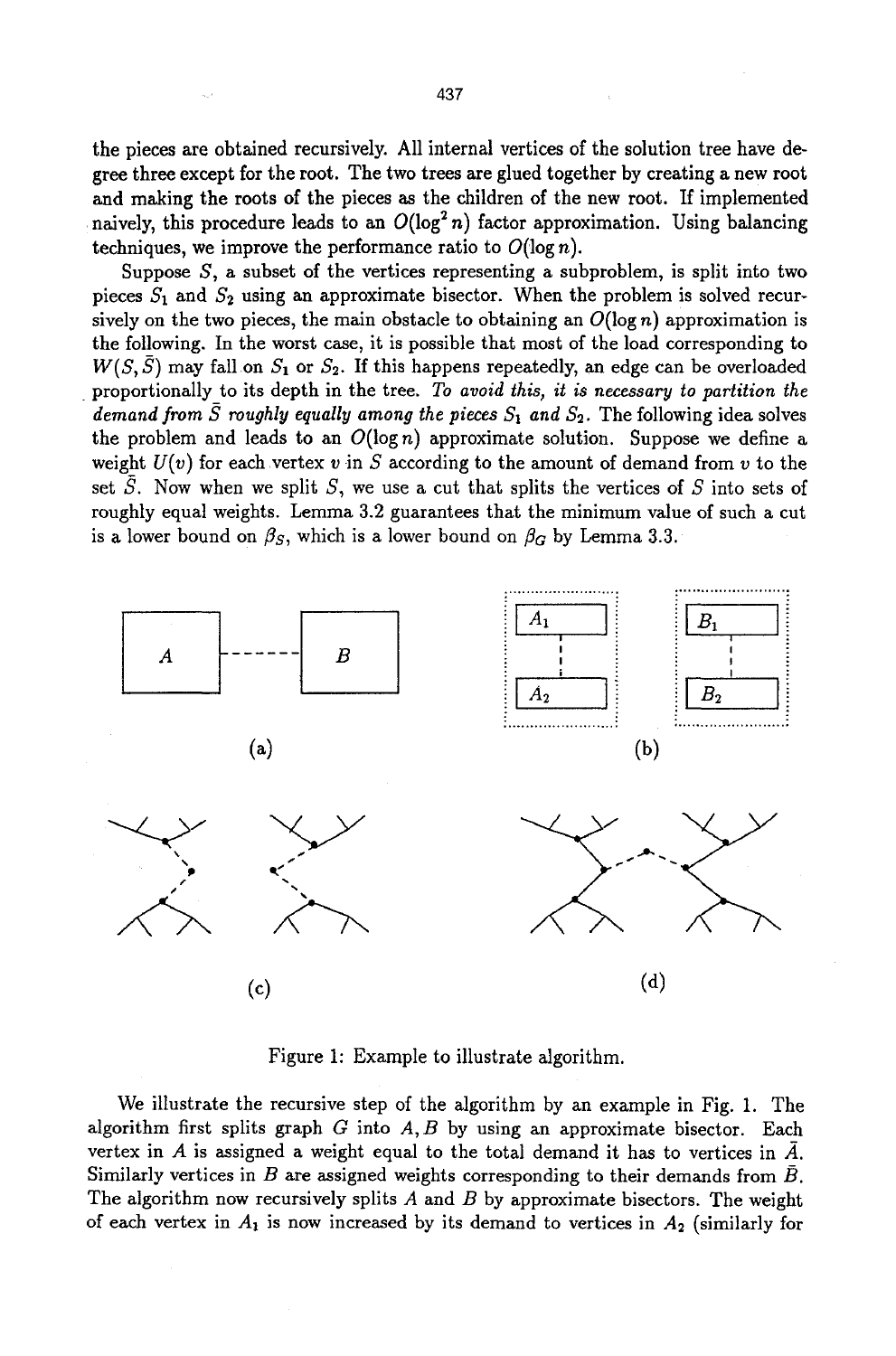sets  $A_2, B_1, B_2$ ). The problem is solved recursively on each piece. These recursive calls return with respective trees as solutions for the pieces  $A$  and  $B$  as shown. By adding new edges and a new root vertex, the solution for the entire graph is obtained.

The algorithm given in Fig. 2 implements the above ideas. Given a graph  $G$ , ROUTE-TREE(V) returns a routing tree for  $G$ . To make sure that the root of the tree has degree three, we can discard the root by short-cutting it.

ROUTE-TREE $(S)$  -- *Find a routing tree for S.* 

1 If  $|S| = 1$  then Return S as a tree on a single vertex.

2 For each  $v \in S$ , fix its weight  $U(v)$  to be  $W({v}, \overline{S})$ .

Let the sum of the weights of the vertices in S be *Us.* 

3 If for any vertex  $v, U(v) \ge U_s/2$  and  $U_s \ne 0$  then

- 4 ROUTE-TREE $(S \setminus \{v\})$
- 5 Create a new tree T by attaching the above tree and  $v$  as the children of a new root r. Return T.
- 6 Find an approximate minimum-weight  $\frac{1}{4}$ -balanced separator for the subgraph induced by S in G (if  $U_s = 0$ , find an unweighted balanced separator). Let this break S into pieces  $S_1$  and  $S_2$ .
- 7 ROUTE-TREE $(S_1)$
- 8 ROUTE-TREE $(S_2)$
- 9 Create a new tree  $T$  by attaching the two trees generated above as the children of a new root vertex. Return T.

Figure 2: Approximation Algorithm to Find a Routing Tree

Let the algorithm use a  $\lambda$ -approximate minimum  $\frac{1}{4}$ -bisector in Line 6. If Leighton and Rao's [LR] balanced separator algorithm is used,  $\lambda = O(\log n)$ . The following theorem shows that the load of any edge is at most  $4\lambda$  times the optimal congestion. We use induction to prove that our load-balancing technique splits the load properly.

Theorem 3.4 (Performance) *The algorithm in Fig. 2 finds a routing tree T for G such that*  $\beta_T \leq 4\lambda \beta_G$ .

*Proof.* The proof proceeds by induction on the level of recursion. In the first call of ROUTE-TREE, G is split into two pieces S and  $\overline{S}$  using an approximate bisector. We then find routing trees for S and S and connect the two roots with an edge  $e$ . The load on e is  $W(S, S)$ . By Lemma 3.2, the weight of a minimum-weight balanced separator is a lower bound on  $\beta_G$ . The weight of the separator the algorithm uses is guaranteed to be at most  $\lambda$  times the weight an optimal separator. Hence the load on edge e is at most  $\lambda \beta_G$ . This satisfies the induction hypothesis.

For the induction step, let us consider the case when we take a set  $S$  and split it into two pieces  $S_1$  and  $S_2$  (see Fig. 3). Let L be the load on the edge connecting the tree for S to its parent. Similarly, let  $L_i$  ( $i = 1, 2$ ) be the load on the edge connecting the tree for  $S_i$  to its parent. Inductively,  $L \leq 4\lambda\beta_G$ . We show that each  $L_i \leq 4\lambda\beta_G$ .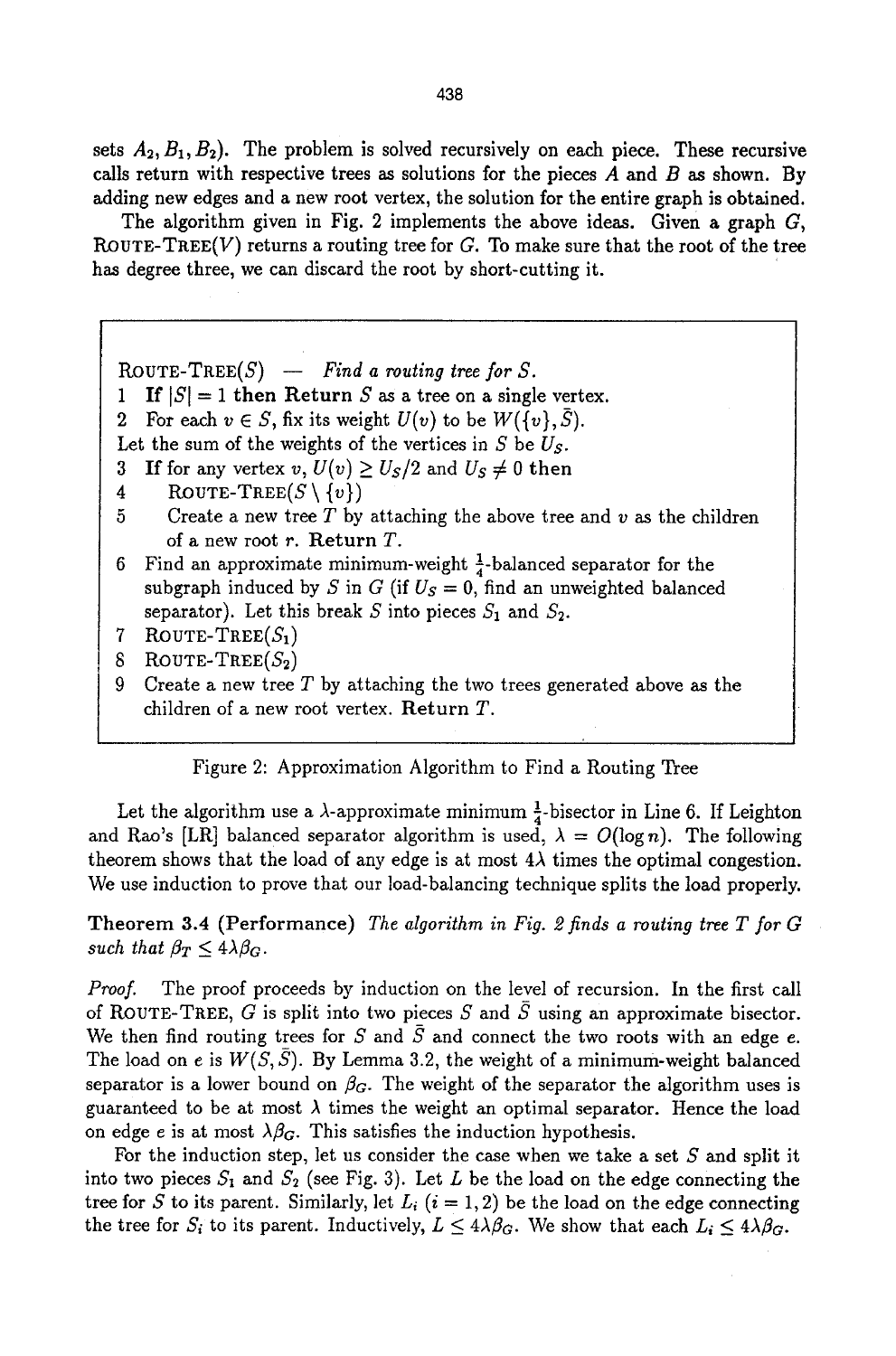

Figure 3: Inductive proof.

Let  $U$  be the weight function defined by the algorithm in this recursive call. Note that  $L = U(S) = W(S, \bar{S})$  and  $L_i = W(S_i, \bar{S}_i) = W(S_i, \bar{S}) + W(S_1, S_2)$ . Also observe that  $U(S_i) = W(S_i, \bar{S}).$ 

*Case 1:* If there is some vertex v in S whose weight  $U(v)$  is more than  $U(S)/2$ . then we split S as  $S_1 = \{v\}$  and  $S_2 = S \setminus \{v\}$ . Since  $L_i = U(S_i) + W(S_1, S_2)$  and  $U(S_1) > U(S)/2 > U(S_2)$  it follows that  $L_1 > L_2$ . This is because  $U(S)$  is the sum of  $U(S_1)$  and  $U(S_2)$ . It remains only to bound  $L_1$ . The demand from *v*,  $W(v)$ , is a lower bound on the congestion (by Lemma 3.1) and therefore  $\beta_G \geq W(v) = L_1$ . Hence both  $L_1$  and  $L_2$  satisfy the induction hypothesis.

*Case 2:* Otherwise, the algorithm distributed  $U(S)$  into the weights of the vertices of S and then used a  $\lambda$ -approximate  $\frac{1}{4}$ -bisector of S. By the induction hypothesis, the edge from the subtree of S to its parent has a load  $L (= U(S))$  of at most  $4\lambda\beta_G$ .

Since  $W(S_i, \overline{S}) = U(S_i) \leq \frac{3}{4}U(S)$  and  $W(S_1, S_2) \leq \lambda \beta_G$  (by Lemmas 3.2 and 3.3) we have:

$$
L_i = W(S_i, S) + W(S_1, S_2) \le 3\lambda\beta_G + \lambda\beta_G.
$$

*D* 

Theorem 3.5 (Running Time) *The routing tree algorithm in Fig. 2 runs in poly-* $$ 

Corollary 3.6 *The algorithm in Fig. 2 finds in polynomial time a routing tree T for G* such that  $\beta_T = O(\log n) \beta_G$ .

Note: Our algorithm also handles the case when vertices of G are allowed to be internal vertices of the output tree. Lemmas 3.2 and 3.3 are valid in this case als0. The lower bound in Lemma 3.1 weakens by a factor of 3. This lower bound is not critical to the performance ratio, so the performance ratio of the algorithm is unchanged.

439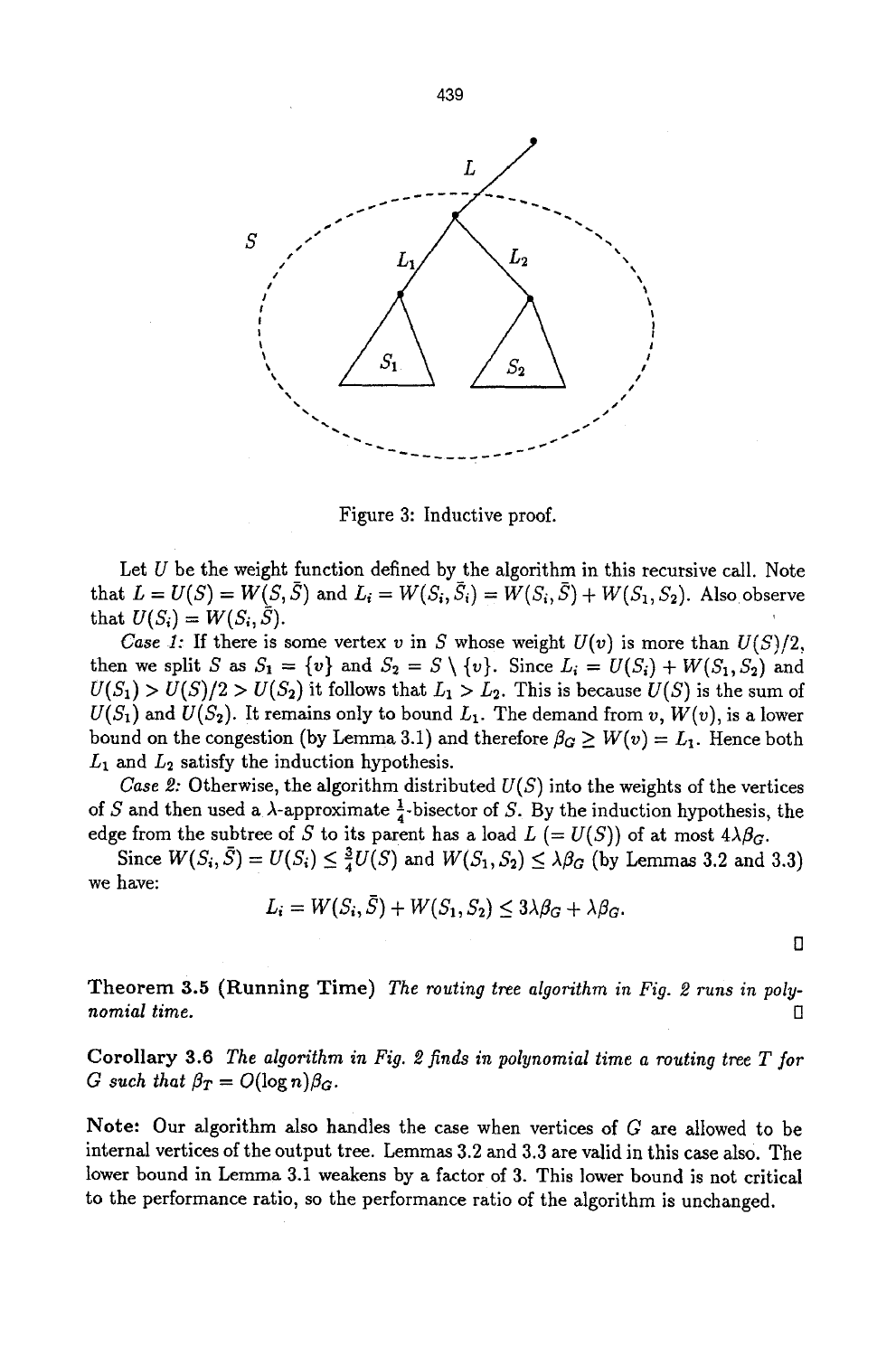Our algorithm can be generalized to find routing trees when every internal vertex may have degree up to k, for any  $k \geq 3$ . We obtain the same  $O(\log n)$  approximation factor, independent of k. An algorithm obtaining an approximation factor of  $n/k$  is straightforward and is useful as  $k$  approaches n.

### **4 General Congestion Problem**

#### 4.1 NP-Completeness

In this section we show that the following problem is NP-complete. Given a graph  $G = (V, E)$  representing a demand network. Each edge  $e = \{a, b\}$  has a nonnegative weight  $w(e)$  that represents the demand between the sites a and b. We are also given a feasibility graph  $G'$  and an integer D. The problem is to find a tree T that is a subgraph of  $G'$ , such that when the demands of the edges in  $G$  are mapped to the tree  $T$  the congestion on each edge is at most  $D$ .

The reduction is done from the k Edge-Disjoint Paths Problem, known to be NP-Complete [GJ].

k Edge-Disjoint Paths Problem: Given an undirected graph  $H = (V, E)$ , and sets  $S = \{s_1, s_2, \ldots, s_k\}$  and  $T = \{t_1, t_2, \ldots, t_k\}$  are there k mutually edge-disjoint paths  $P_1, P_2, \ldots, P_k$  such that  $P_i$  connects  $s_i$  with  $t_i$  ?

It is easy to see that this problem can be reduced to the general tree congestion problem. For the reduction we construct G' from H. For each vertex  $u \in V$ , if u has degree  $d(u)$ , we create a clique on  $d(u)$  vertices,  $u_1, u_2, \ldots, u_{d(u)}$ . For each edge from v to w we introduce an edge from  $v_i$  to  $w_j$  where these are *distinct* vertices (not shared with any other edges). (Informally, each vertex is "exploded" into a clique, and the edges incident on the vertex are made incident on distinct clique vertices.) The demand graph G has edges between  $s_i$  and  $t_i$  (for all i). If there is a solution to the disjoint paths problem, clearly that yields a congestion tree with bandwidth one. The set of paths  $P_i$  can form cycles, but these cycles can be "pried" apart in  $G'$ since we replaced each vertex with a clique. These can now be connected to form a congestion tree with bandwidth one.

If there is a solution to the congestion tree problem it is clear that this yields a solution to the edge-disjoint paths problem (the demand edge from  $s_i$  to  $s_j$  gets mapped to a path in the tree and causes a load of one on each edge). Since the bandwidth is restricted to one, no other path can use the same edge (even when we go from  $G'$  to  $H$ ).

#### 4.2 Polynomially Solvable Case

In this section we show that when  $T_{GH} \subseteq G_F$  (the feasibility graph contains the Gomory-Hu cut tree) we can solve the congestion problem optimally. (This is certainly the case when  $G_F$  is a complete graph.)

Given the demand graph G, we compute the Gomory-Hu cut tree  $T_{GH}$  [GH, Gu]. This is the tree that is used to route the calls. This yields an optimal solution for the following reason: consider any edge  $e = \{s, t\}$  with load  $L(e)$ .  $T_{GH}$  has the property